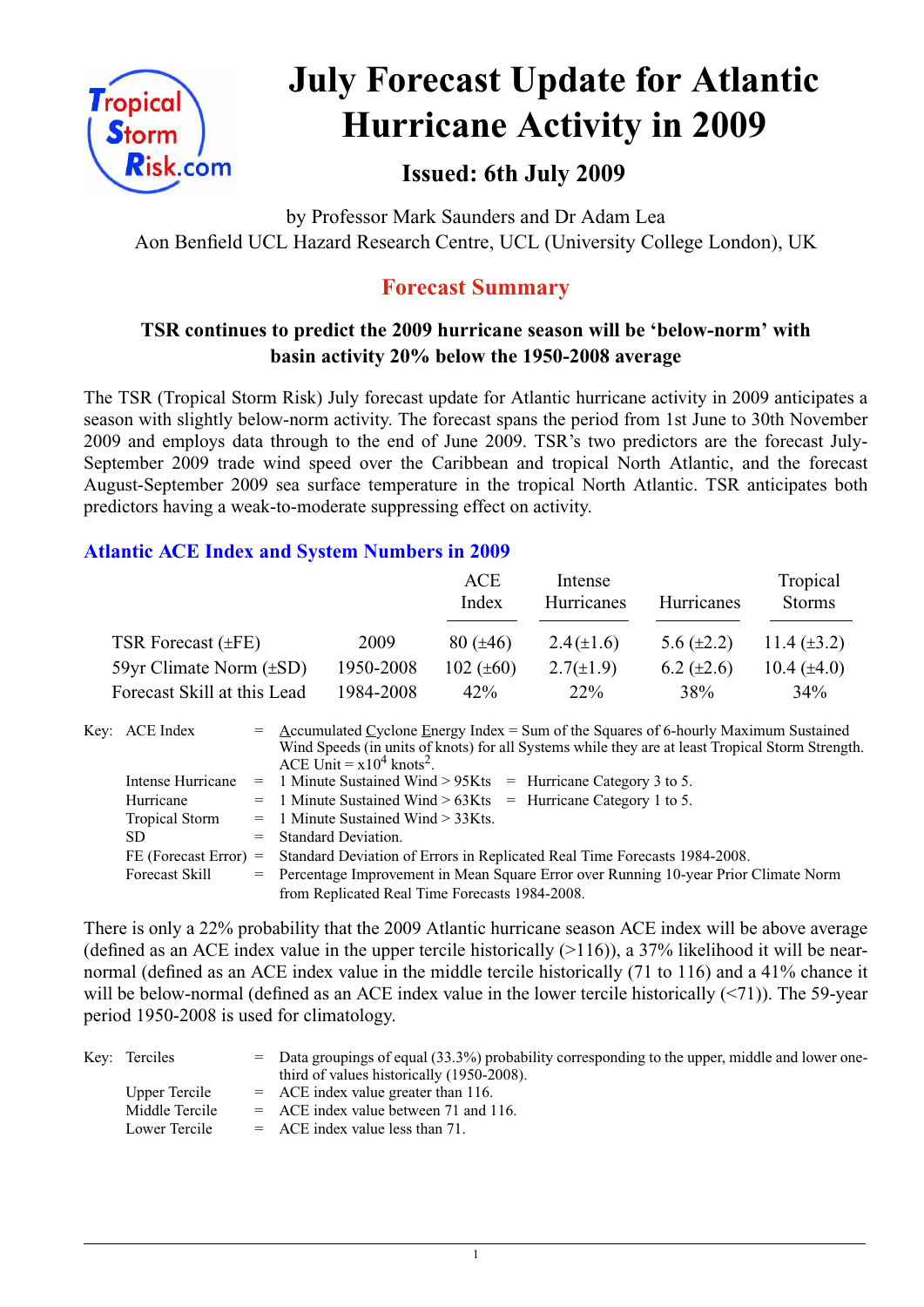#### **ACE Index & Numbers Forming in the MDR, Caribbean Sea and Gulf of Mexico in 2009**

|                              |           | ACE<br>Index  | Intense<br>Hurricanes | Hurricanes      | Tropical<br><b>Storms</b> |
|------------------------------|-----------|---------------|-----------------------|-----------------|---------------------------|
| TSR Forecast $(\pm FE)$      | 2009      | 54 $(\pm 45)$ | 2.1( $\pm$ 1.4)       | 3.4 $(\pm 1.8)$ | 6.4 $(\pm 2.3)$           |
| 59yr Climate Norm $(\pm SD)$ | 1950-2008 | 79 $(\pm 59)$ | $2.4(\pm 1.8)$        | 4.3 $(\pm 2.4)$ | 7.1 $(\pm 3.4)$           |
| Forecast Skill at this Lead  | 1984-2008 | $41\%$        | 31%                   | 53%             | 57%                       |

The Atlantic hurricane Main Development Region (MDR) is the region  $10^{\circ}$ N -  $20^{\circ}$ N,  $20^{\circ}$ W -  $60^{\circ}$ W between the Cape Verde Islands and the Caribbean Lesser Antilles. A storm is defined as having formed within this region if it reached at least tropical depression status while in the area.

There is only a 20% probability that in 2009 the MDR, Caribbean Sea and Gulf of Mexico ACE index will be above average (defined as an ACE index value in the upper tercile historically (>92)), a 41% likelihood it will be near-normal (defined as an ACE index value in the middle tercile historically (41 to 92) and a 39% chance it will be below-normal (defined as an ACE index value in the lower tercile historically (<41)). The 59-year period 1950-2008 is used for climatology.

#### **USA Landfalling ACE Index and Numbers in 2009**

|                              |           | ACE<br>Index      | Hurricanes        | Tropical<br><b>Storms</b> |
|------------------------------|-----------|-------------------|-------------------|---------------------------|
| TSR Forecast $(\pm FE)$      | 2009      | $1.9 \ (\pm 2.0)$ | 1.4 $(\pm 1.5)$   | 3.4 $(\pm 2.0)$           |
| 59yr Climate Norm $(\pm SD)$ | 1950-2008 | $2.5 \ (\pm 2.2)$ | $1.5 \ (\pm 1.3)$ | 3.2 $(\pm 2.0)$           |
| Forecast Skill at this Lead  | 1984-2008 | 21%               | 23%               | 15%                       |

| Key: ACE Index           | $=$ Accumulated Cyclone Energy Index $=$ Sum of the Squares of hourly Maximum     |
|--------------------------|-----------------------------------------------------------------------------------|
|                          | Sustained Wind Speeds (in units of knots) for all Systems while they are at least |
|                          | Tropical Storm Strength and over the USA Mainland (reduced by a factor of 6).     |
|                          | ACE Unit = $x10^4$ knots <sup>2</sup> .                                           |
| Landfall Strike Category | = Maximum 1 Minute Sustained Wind of Storm Directly Striking Land.                |
| USA Mainland             | $=$ Brownsville (Texas) to Maine.                                                 |

USA landfalling intense hurricanes are not forecast since we have no skill at any lead.

There is a 37% probability that in 2009 the USA landfalling ACE index will be above average (defined as a USA ACE index value in the upper tercile historically (>2.60)), a 28% likelihood it will be near-normal (defined as a USA ACE index value in the middle tercile historically (1.15 to 2.60) and a 35% chance it will be below-normal (defined as a USA ACE index value in the lower tercile historically  $($ <1.13)). The 59-year period 1950-2008 is used for climatology.

#### **Caribbean Lesser Antilles Landfalling Numbers in 2009**

|                              |                                                                                                                                                                                                                                                                                                                                                    | ACE<br>Index    | Intense<br>Hurricanes | Hurricanes        | Tropical<br><b>Storms</b> |  |
|------------------------------|----------------------------------------------------------------------------------------------------------------------------------------------------------------------------------------------------------------------------------------------------------------------------------------------------------------------------------------------------|-----------------|-----------------------|-------------------|---------------------------|--|
| TSR Forecast $(\pm FE)$      | 2009                                                                                                                                                                                                                                                                                                                                               | $0.9 (\pm 2.0)$ | $0.2 \ (\pm 0.4)$     | $0.4 \ (\pm 0.5)$ | $1.0 (\pm 0.9)$           |  |
| 59yr Climate Norm $(\pm SD)$ | 1950-2008                                                                                                                                                                                                                                                                                                                                          | 1.4 $(\pm 2.0)$ | $0.2 \ (\pm 0.5)$     | $0.5 (\pm 0.7)$   | 1.1 $(\pm 1.0)$           |  |
| Forecast Skill at this Lead  | 1984-2008                                                                                                                                                                                                                                                                                                                                          | 16%             | 17%                   | 27%               | 9%                        |  |
| Key: ACE Index               | $=$ Accumulated Cyclone Energy Index = Sum of the Squares of hourly Maximum<br>Sustained Wind Speeds (in units of knots) for all Systems while they are at least<br>Tropical Storm Strength and within the boxed region $(10^{\circ}N-18^{\circ}N,60^{\circ}W-63^{\circ}W)$<br>(reduced by a factor of 6). ACE Unit = $x10^4$ knots <sup>2</sup> . |                 |                       |                   |                           |  |

| Landfall Strike Category | = Maximum 1 Minute Sustained Wind of Storm Directly Striking Land. |
|--------------------------|--------------------------------------------------------------------|
| Lesser Antilles          | = Island Arc from Anguilla to Trinidad Inclusive.                  |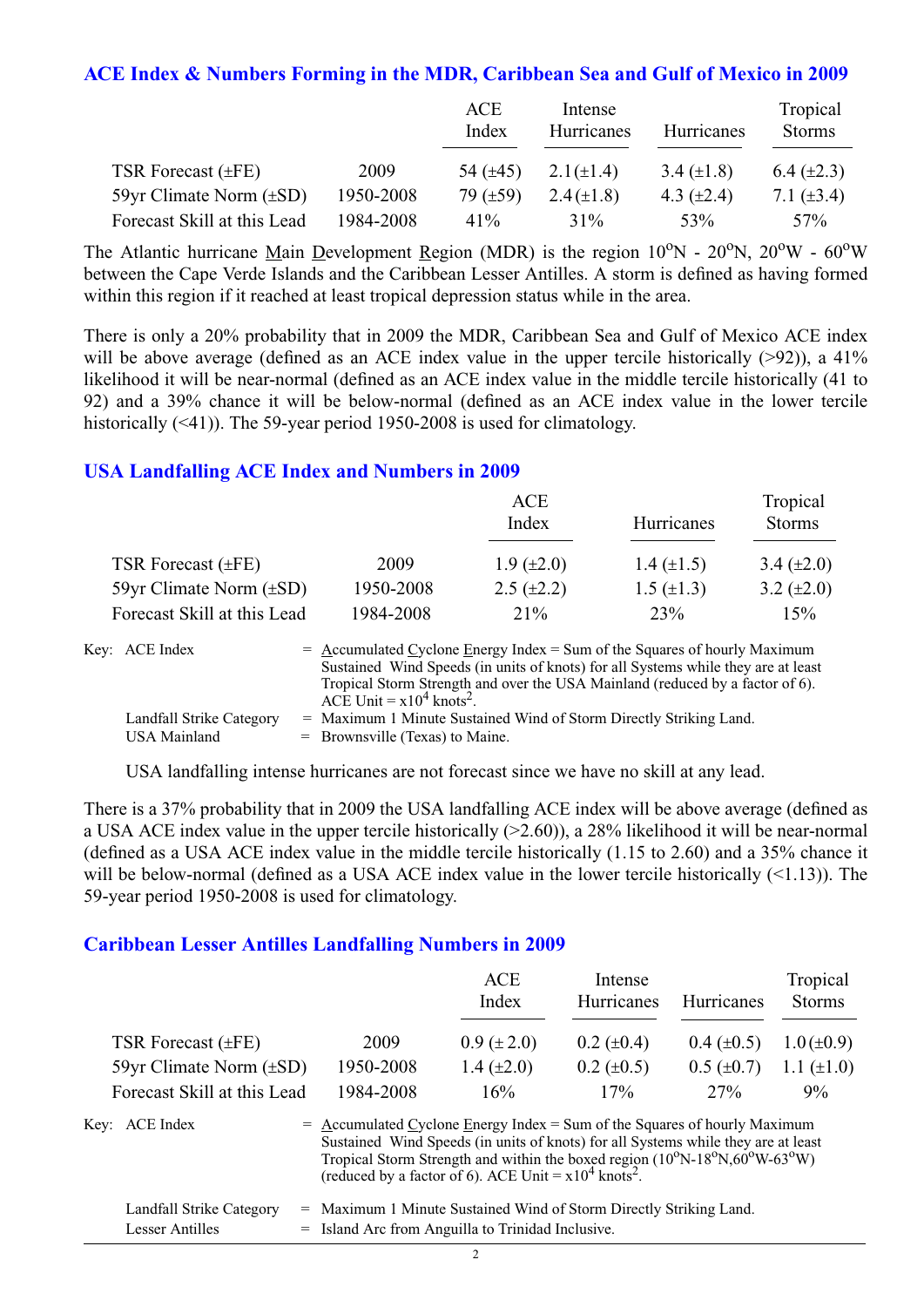#### **Key Predictors for 2009**

The key factors behind the TSR forecast for a below-norm hurricane season in 2009 are the anticipated moderate suppressing effect of July-September forecast trade winds at 925mb height over the Caribbean Sea and tropical North Atlantic region  $(7.5^{\circ}N - 17.5^{\circ}N, 30^{\circ}W - 100^{\circ}W)$ , and of August-September forecast sea surface temperature (SST) for the Atlantic MDR  $(10^{\circ}N - 20^{\circ}N, 20^{\circ}W - 60^{\circ}W)$ . The current forecasts for these predictors are 0.67±0.58 ms-1 stronger than normal (1979-2008 climatology) and  $0.15\pm0.17\text{°C}$  cooler than normal (1979-2008 climatology). For comparison, June's values for these two predictors were  $0.83\pm0.59$  ms<sup>-1</sup> weaker than normal (1979-2008 climatology) and  $0.30\pm0.28$ <sup>o</sup>C cooler than normal (1979-2008 climatology). The forecast skills (assessed for the period 1989-2008) for these predictors at this lead are 60% and 76% respectively.

The July-September trade wind speed influences cyclonic vorticity (the spinning up of storms) in the main hurricane track region. The August-September MDR SST provides heat and moisture to power incipient storms in the main track region.

#### **The Precision of Seasonal Hurricane Forecasts**

The precision of seasonal Atlantic hurricane forecasts as a function of issue time is assessed over many years in this recent article:

Saunders, M. A., Winds of change, *Post Magazine Risk Report*, pp28-29, 9 November 2006, http://www.tropicalstormrisk.com/docs/Hurricanes-Post09112006.pdf

#### **Further Information and Next Forecast**

Further information about TSR forecasts, verifications and hindcast skill as a function of lead time may be obtained from the TSR web site *http://www.tropicalstormrisk.com*. The final TSR forecast update for the 2009 Atlantic hurricane season will be issued on the 4th August 2009.

#### **Appendix - Predictions from Previous Months**

| <b>Atlantic ACE Index and System Numbers 2009</b> |              |                                                     |                                    |                 |                              |  |  |
|---------------------------------------------------|--------------|-----------------------------------------------------|------------------------------------|-----------------|------------------------------|--|--|
|                                                   |              | <b>ACE</b><br>Index<br>$(x 10^4$ kts <sup>2</sup> ) | Named<br>Tropical<br><b>Storms</b> | Hurricanes      | Intense<br><b>Hurricanes</b> |  |  |
| Average Number $(\pm SD)$ (1950-2008)             |              | $102 (\pm 60)$                                      | $10.4 (\pm 4.0)$                   | $6.2 (\pm 2.6)$ | $2.7 (\pm 1.9)$              |  |  |
| TSR Forecasts (±FE)                               | 6 Jul 2009   | $80 (\pm 46)$                                       | $11.4 (\pm 3.2)$                   | 5.6 $(\pm 2.2)$ | 2.4 $(\pm 1.6)$              |  |  |
|                                                   | 4 Jun 2009   | 69 $(\pm 50)$                                       | $10.9 \ (\pm 3.3)$                 | 5.2 $(\pm 2.4)$ | $2.2 \ (\pm 1.6)$            |  |  |
|                                                   | 6 Apr 2009   | 135 $(\pm 56)$                                      | $15.0 (\pm 3.8)$                   | 7.8 $(\pm 2.6)$ | 3.6 $(\pm 1.7)$              |  |  |
|                                                   | 5 Dec 2008   | 136 $(\pm 60)$                                      | 14.8 $(\pm 4.3)$                   | 7.7 $(\pm 2.8)$ | 3.5 $(\pm 1.8)$              |  |  |
|                                                   | 2 Jun 2009   | 85                                                  | 11                                 | 5               | $\overline{2}$               |  |  |
| <b>CSU</b> Forecasts                              | 9 Apr 2009   | 100                                                 | 12                                 | 6               | $\overline{2}$               |  |  |
|                                                   | 10 Dec 2008  | 125                                                 | 14                                 | $\tau$          | 3                            |  |  |
| <b>NOAA</b> forecast                              | 21 May 2009  | 57-114                                              | $9 - 14$                           | $4 - 7$         | $1 - 3$                      |  |  |
| Met Office Forecast                               | 18 June 2009 | 40-80                                               | $3-9$                              |                 |                              |  |  |

#### **1. Atlantic ACE Index and System Numbers**